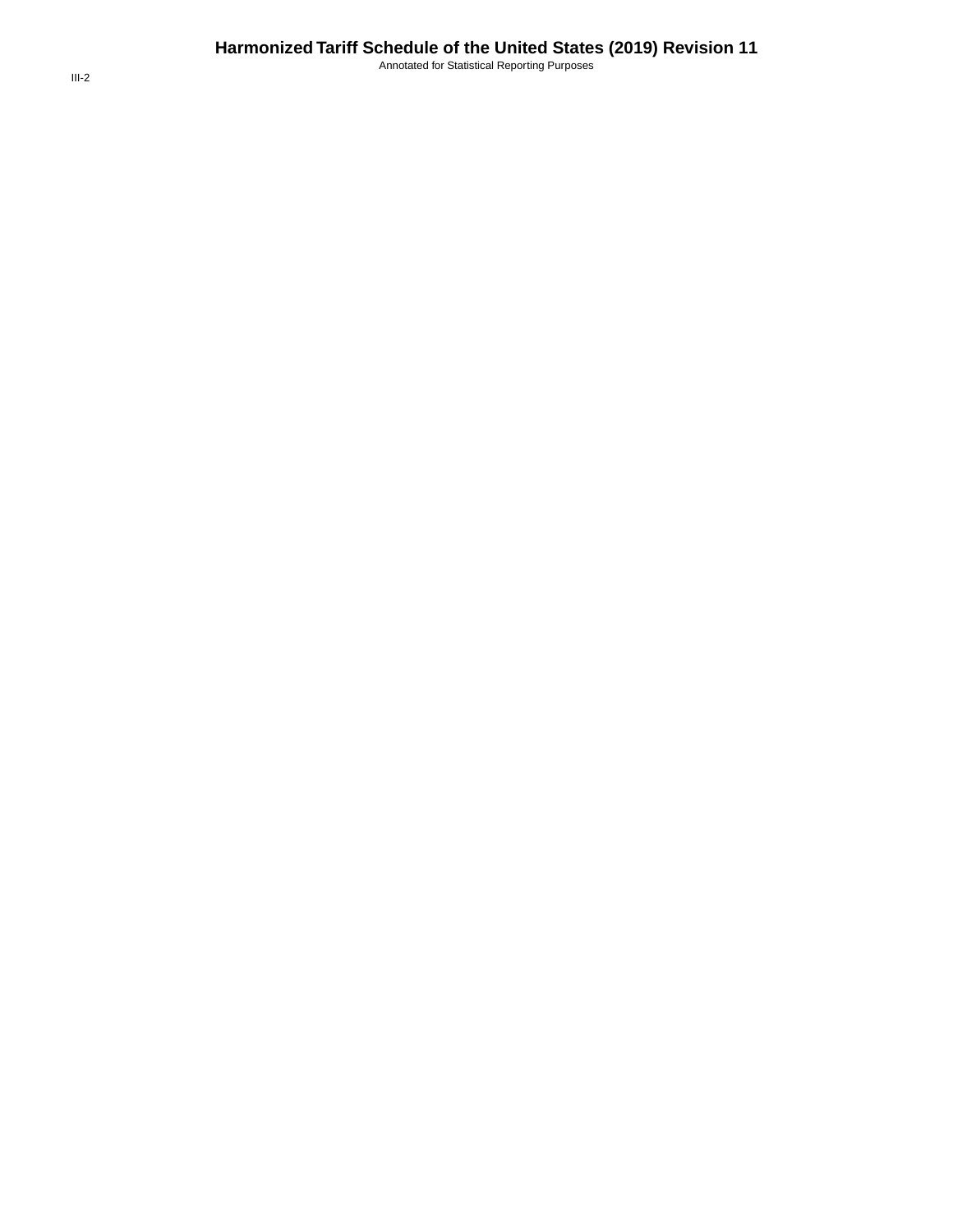Annotated for Statistical Reporting Purposes

#### CHAPTER 15

#### ANIMAL OR VEGETABLE FATS AND OILS AND THEIR CLEAVAGE PRODUCTS; PREPARED EDIBLE FATS; ANIMAL OR VEGETABLE WAXES

#### **Notes**

III 15-1

- 1. This chapter does not cover:
	- (a) Pig fat or poultry fat, of heading 0209;
	- (b) Cocoa butter, fat or oil (heading 1804);
	- (c) Edible preparations containing by weight more than 15 percent of the products of heading 0405 (generally chapter 21);
	- (d) Greaves (heading 2301) or residues of headings 2304 to 2306;
	- (e) Fatty acids, prepared waxes, medicaments, paints, varnishes, soap, perfumery, cosmetic or toilet preparations, sulfonated oils or other goods of section VI; or
	- (f) Factice derived from oils (heading 4002).
- 2. Heading 1509 does not apply to oils obtained from olives by solvent extraction (heading 1510).
- 3. Heading 1518 does not cover fats or oils or their fractions, merely denatured, which are to be classified in the heading appropriate to the corresponding undenatured fats and oils and their fractions.
- 4. Soap-stocks, oil foots and dregs, stearin pitch, glycerol pitch and wool grease residues fall in heading 1522.

#### Subheading Note

1. For the purposes of subheadings 1514.11 and 1514.19, the expression "low erucic acid rape or colza oil" means the fixed oil which has an erucic acid content of less than 2 percent by weight.

#### Additional U.S. Note

1. Products of American fisheries are provided for in chapter 98.

#### **Statistical Notes**

- 1. The unit of quantity "kg cmsc" (kilograms cows' milk solids content) includes all cows milk components other than water.
- 2. For a list of approved standards for "Certified organic", see General Statistical Note 6.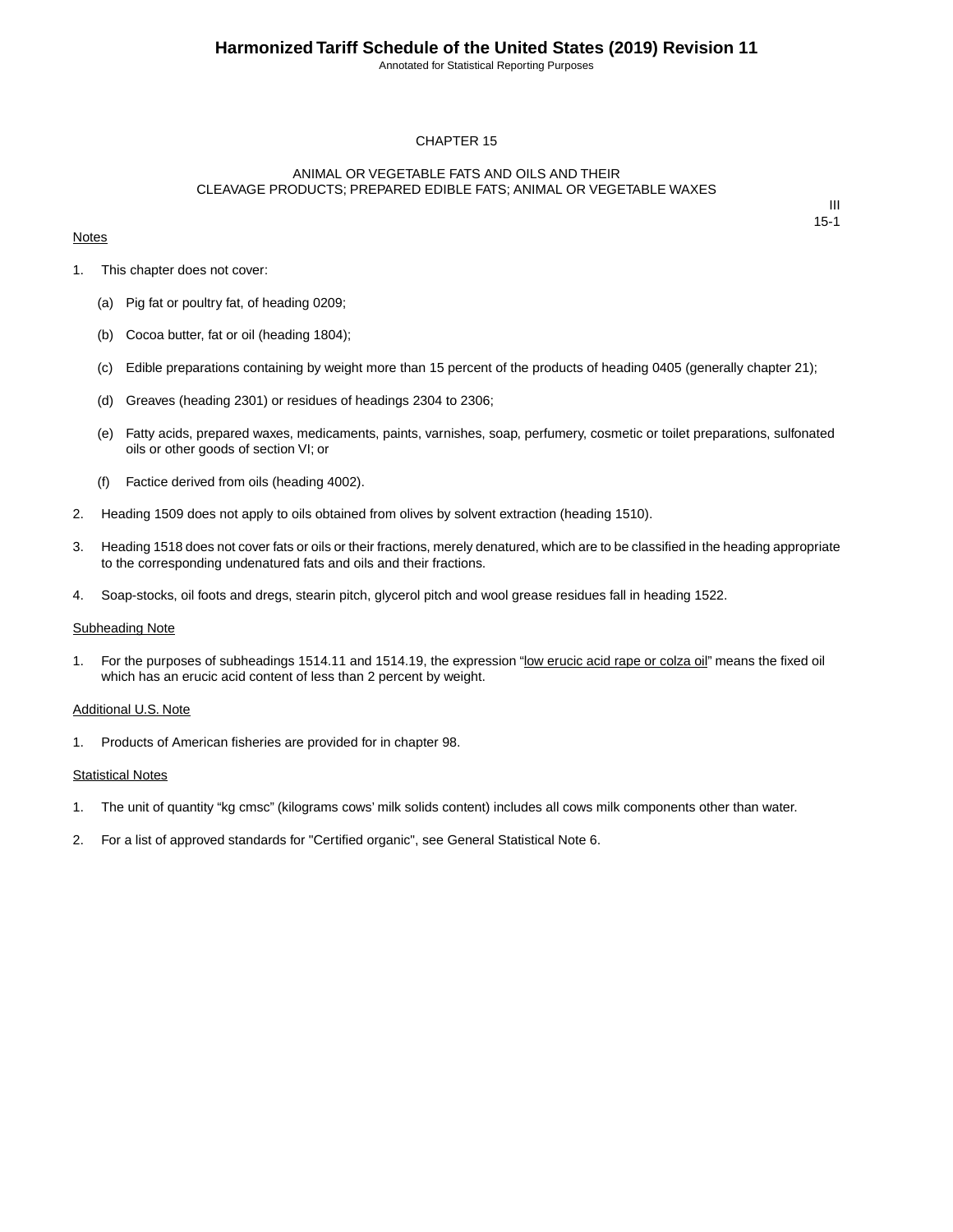Annotated for Statistical Reporting Purposes

|               |                                                                                              |                                                                                                                                                                                                           |                                                                                                                   |                                                                                        | 2                                                                                                       |
|---------------|----------------------------------------------------------------------------------------------|-----------------------------------------------------------------------------------------------------------------------------------------------------------------------------------------------------------|-------------------------------------------------------------------------------------------------------------------|----------------------------------------------------------------------------------------|---------------------------------------------------------------------------------------------------------|
|               |                                                                                              |                                                                                                                                                                                                           |                                                                                                                   |                                                                                        |                                                                                                         |
| 1501.10.00 00 |                                                                                              |                                                                                                                                                                                                           |                                                                                                                   | Free (A+, AU, BH,<br>CA, CL, CO, D, E,<br>IL, JO, KR, MA,<br>MX, OM, P, PA,<br>PE, SG) | 6.6¢/kg                                                                                                 |
| 1501.20.00    |                                                                                              |                                                                                                                                                                                                           |                                                                                                                   | Free (A+, AU, BH,<br>CA, CL, CO, D, E,<br>IL, JO, KR, MA,<br>MX, OM, P, PA,            | 6.6¢/kg                                                                                                 |
| 40            |                                                                                              |                                                                                                                                                                                                           |                                                                                                                   |                                                                                        |                                                                                                         |
|               |                                                                                              |                                                                                                                                                                                                           |                                                                                                                   |                                                                                        |                                                                                                         |
|               |                                                                                              |                                                                                                                                                                                                           |                                                                                                                   |                                                                                        |                                                                                                         |
|               |                                                                                              |                                                                                                                                                                                                           |                                                                                                                   |                                                                                        | 6.6¢/kg                                                                                                 |
|               |                                                                                              |                                                                                                                                                                                                           |                                                                                                                   | CA, CL, CO, D, E,<br>IL, JO, KR, MA,<br>MX, OM, P, PA,<br>PE, SG)                      |                                                                                                         |
|               |                                                                                              |                                                                                                                                                                                                           |                                                                                                                   |                                                                                        |                                                                                                         |
|               |                                                                                              |                                                                                                                                                                                                           |                                                                                                                   |                                                                                        | 7.7¢/kg                                                                                                 |
|               |                                                                                              |                                                                                                                                                                                                           |                                                                                                                   | CA, CL, CO, D, E,<br>IL, JO, KR, MA,<br>MX, OM, P, PA,<br>PE, SG)                      |                                                                                                         |
|               |                                                                                              |                                                                                                                                                                                                           |                                                                                                                   |                                                                                        |                                                                                                         |
| 40            |                                                                                              |                                                                                                                                                                                                           |                                                                                                                   |                                                                                        |                                                                                                         |
|               |                                                                                              |                                                                                                                                                                                                           |                                                                                                                   | CA, CL, CO, D, E,<br>IL, JO, KR, MA,<br>MX, OM, P, PA,<br>PE, SG)                      | 7.7¢/kg                                                                                                 |
|               |                                                                                              |                                                                                                                                                                                                           |                                                                                                                   |                                                                                        |                                                                                                         |
|               |                                                                                              |                                                                                                                                                                                                           |                                                                                                                   | Free (A+, AU, BH,<br>CA, CL, CO, D, E,<br>IL, JO, KR, MA,<br>MX, OM, P, PA,<br>PE, SG) | 8.8¢/kg                                                                                                 |
|               | Stat.<br>Suf-<br>fix<br>60<br>80<br>1501.90.00<br>00<br>1502.10.00<br>20<br>1502.90.00<br>00 | Article Description<br>0209 or 1503:<br>Fats of bovine animals, sheep or goats, other than those of<br>heading 1503:<br>1503.00.00   00 Lard stearin, lard oil, oleostearin, oleo-oil and tallow oil, not | Unit<br>of<br>Quantity<br>Pig fat (including lard) and poultry fat, other than that of heading<br>kg<br>kg.<br>kg | General<br>kg 3¢/kg<br>3¢/kg<br>3¢/kg<br>$0.43$ ¢/kg<br>0.43¢/kg                       | Rates of Duty<br>1<br>Special<br>PE, SG)<br>Free (A+, AU, BH,<br>Free (A+, AU, BH,<br>Free (A+, AU, BH, |

III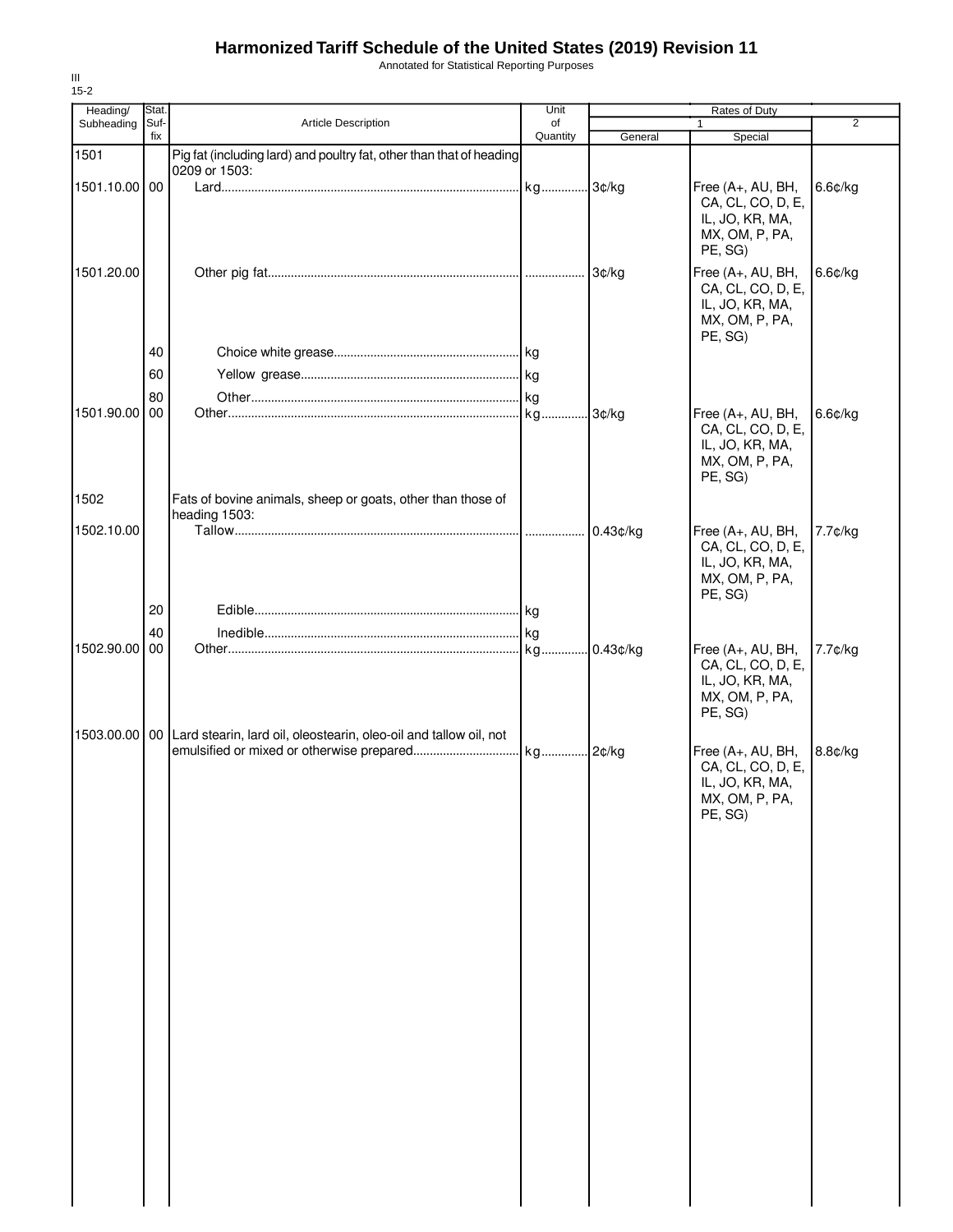Annotated for Statistical Reporting Purposes

| Heading/        | Stat.       |                                                                                                                                                               | Unit           |         | Rates of Duty                                                                          |                  |
|-----------------|-------------|---------------------------------------------------------------------------------------------------------------------------------------------------------------|----------------|---------|----------------------------------------------------------------------------------------|------------------|
| Subheading      | Suf-<br>fix | <b>Article Description</b>                                                                                                                                    | of<br>Quantity | General | $\mathbf{1}$<br>Special                                                                | $\overline{2}$   |
| 1504<br>1504.10 |             | Fats and oils and their fractions, of fish or marine mammals,<br>whether or not refined, but not chemically modified:<br>Fish-liver oils and their fractions: |                |         |                                                                                        |                  |
| 1504.10.20 00   |             |                                                                                                                                                               |                |         |                                                                                        | Free             |
| 1504.10.40 00   |             |                                                                                                                                                               |                |         | Free (A+, AU, BH,<br>CA, CL, CO, D, E,<br>IL, JO, KR, MA,<br>MX, OM, P, PA,<br>PE, SG) | $6.6$ ¢/kg + 10% |
| 1504.20         |             | Fats and oils and their fractions, of fish, other than liver<br>oils:                                                                                         |                |         |                                                                                        |                  |
| 1504.20.20 00   |             |                                                                                                                                                               |                |         |                                                                                        | Free             |
| 1504.20.40 00   |             |                                                                                                                                                               |                |         | Free (A, AU, BH,<br>CA, CL, CO, D, E,<br>IL, JO, KR, MA,<br>MX, OM, P, PA,<br>PE, SG)  | 8¢/kg            |
| 1504.20.60      | 20          |                                                                                                                                                               |                |         | Free (A, AU, BH,<br>CA, CL, CO, D, E,<br>IL, JO, KR, MA,<br>MX, OM, P, PA,<br>PE, SG)  | $6.6¢/kg + 20%$  |
|                 | 40          |                                                                                                                                                               |                |         |                                                                                        |                  |
| 1504.30.00 00   |             |                                                                                                                                                               |                |         | Free (A, AU, BH,<br>CA, CL, CO, D, E,<br>IL, JO, KR, MA,<br>MX, OM, P, PA,<br>PE, SG)  | $6.6¢/kg + 20%$  |
| 1505.00         |             | Wool grease and fatty substances derived therefrom (including<br>lanolin):                                                                                    |                |         |                                                                                        |                  |
| 1505.00.10 00   |             |                                                                                                                                                               |                |         | Free (A, AU, BH,<br>CA, CL, CO, D, E,<br>IL, JO, KR, MA,<br>MX, OM, P, PA,<br>PE, SG)  | 9.5¢/kg          |
| 1505.00.90 00   |             |                                                                                                                                                               |                |         | Free (A, AU, BH,<br>CA, CL, CO, D, E,<br>IL, JO, KR, MA,<br>MX, OM, P, PA,<br>PE, SG)  | 27%              |
|                 |             | 1506.00.00 00 Other animal fats and oils and their fractions, whether or not                                                                                  |                |         | Free (A, AU, BH,<br>CA, CL, CO, D, E,<br>IL, JO, KR, MA,<br>MX, OM, P, PA,<br>PE, SG)  | 20%              |
|                 |             |                                                                                                                                                               |                |         |                                                                                        |                  |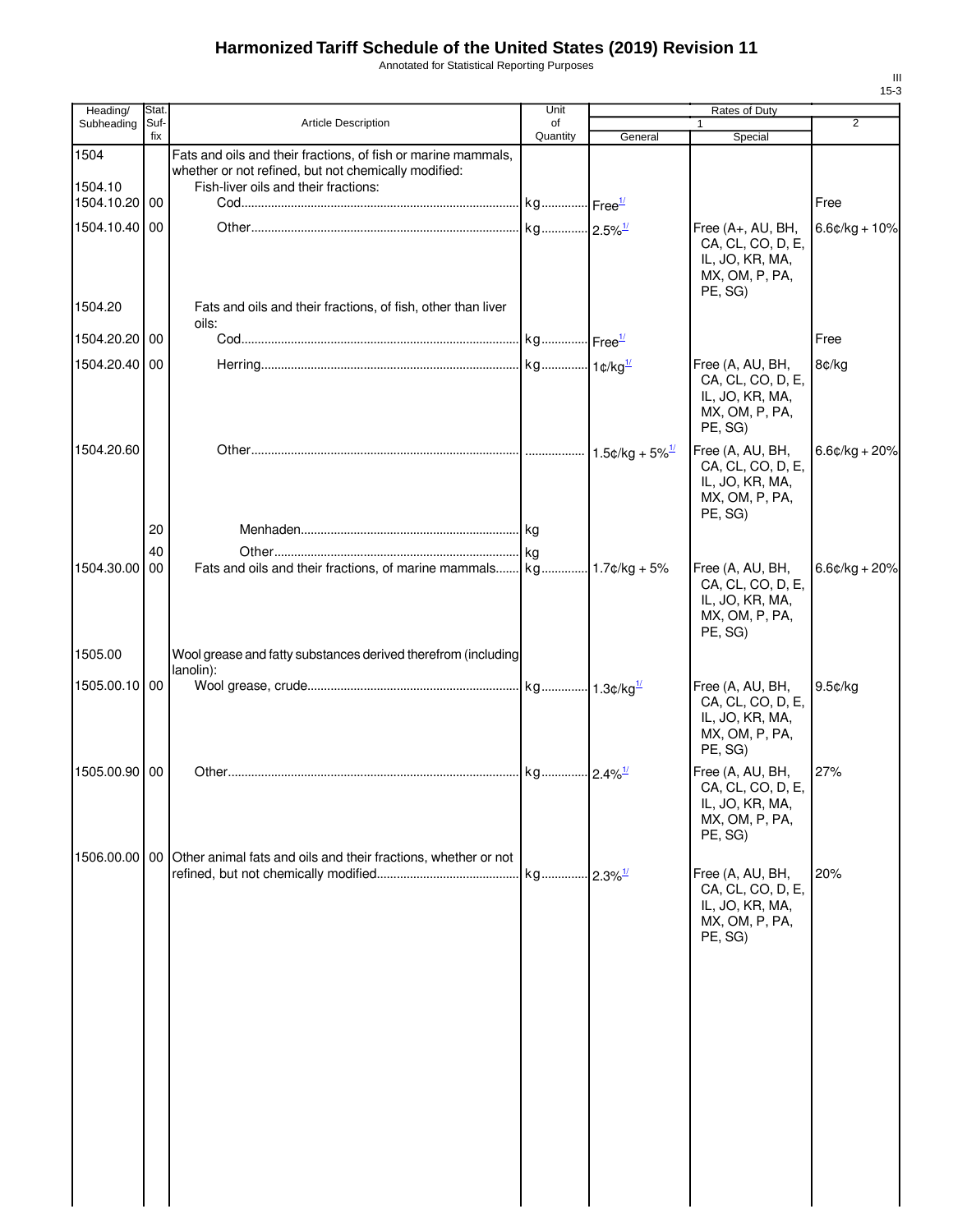Annotated for Statistical Reporting Purposes

| Heading/      | Stat.       |                                                                    | Unit           |         | Rates of Duty                                                                                      |                |
|---------------|-------------|--------------------------------------------------------------------|----------------|---------|----------------------------------------------------------------------------------------------------|----------------|
| Subheading    | Suf-<br>fix | Article Description                                                | of<br>Quantity |         | $\mathbf{1}$                                                                                       | $\overline{2}$ |
| 1507          |             | Soybean oil and its fractions, whether or not refined, but not     |                | General | Special                                                                                            |                |
|               |             | chemically modified:                                               |                |         |                                                                                                    |                |
| 1507.10.00 00 |             |                                                                    |                |         | Free (A+, AU, BH,<br>CA, CL, CO, D, E,<br>IL, JO, KR, MA,<br>MX, OM, P, PA,                        | 45%            |
|               |             |                                                                    |                |         | PE, SG)                                                                                            |                |
| 1507.90       |             | Other:                                                             |                |         |                                                                                                    |                |
| 1507.90.20    | 00          | Pharmaceutical Grade meeting FDA requirements for                  |                |         |                                                                                                    |                |
|               |             | use in intravenous fat emulsions, valued over \$5/kg kg Free       |                |         |                                                                                                    | 10%            |
| 1507.90.40    |             |                                                                    |                | 19.1%   | Free (A+, AU, BH,<br>CA, CL, CO, D, E,<br>IL, JO, KR, MA,<br>MX, OM, P, PA,<br>PE, SG)             | 45%            |
|               | 20          | Once-refined (subjected to alkali or caustic wash,                 |                |         |                                                                                                    |                |
|               | 40          | Other (fully refined, washed, bleached or                          |                |         |                                                                                                    |                |
| 1508          |             | Peanut (ground-nut) oil and its fractions, whether or not refined, |                |         |                                                                                                    |                |
|               |             | but not chemically modified:                                       |                |         |                                                                                                    |                |
| 1508.10.00    | $00\,$      |                                                                    |                |         | Free (A+, BH, CA,<br>CL, CO, D, E, IL,<br>JO, KR, MA, MX,<br>OM, P, PA, PE,<br>SG)<br>1.2¢/kg (AU) | 8.8¢/kg        |
| 1508.90.00    | 00          |                                                                    |                |         | Free (A+, BH, CA,                                                                                  | 8.8¢/kg        |
|               |             |                                                                    |                |         | CL, CO, D, E, IL,<br>JO, KR, MA, MX,<br>OM, P, PA, PE,<br>SG)<br>1.2¢/kg (AU)                      |                |
|               |             |                                                                    |                |         |                                                                                                    |                |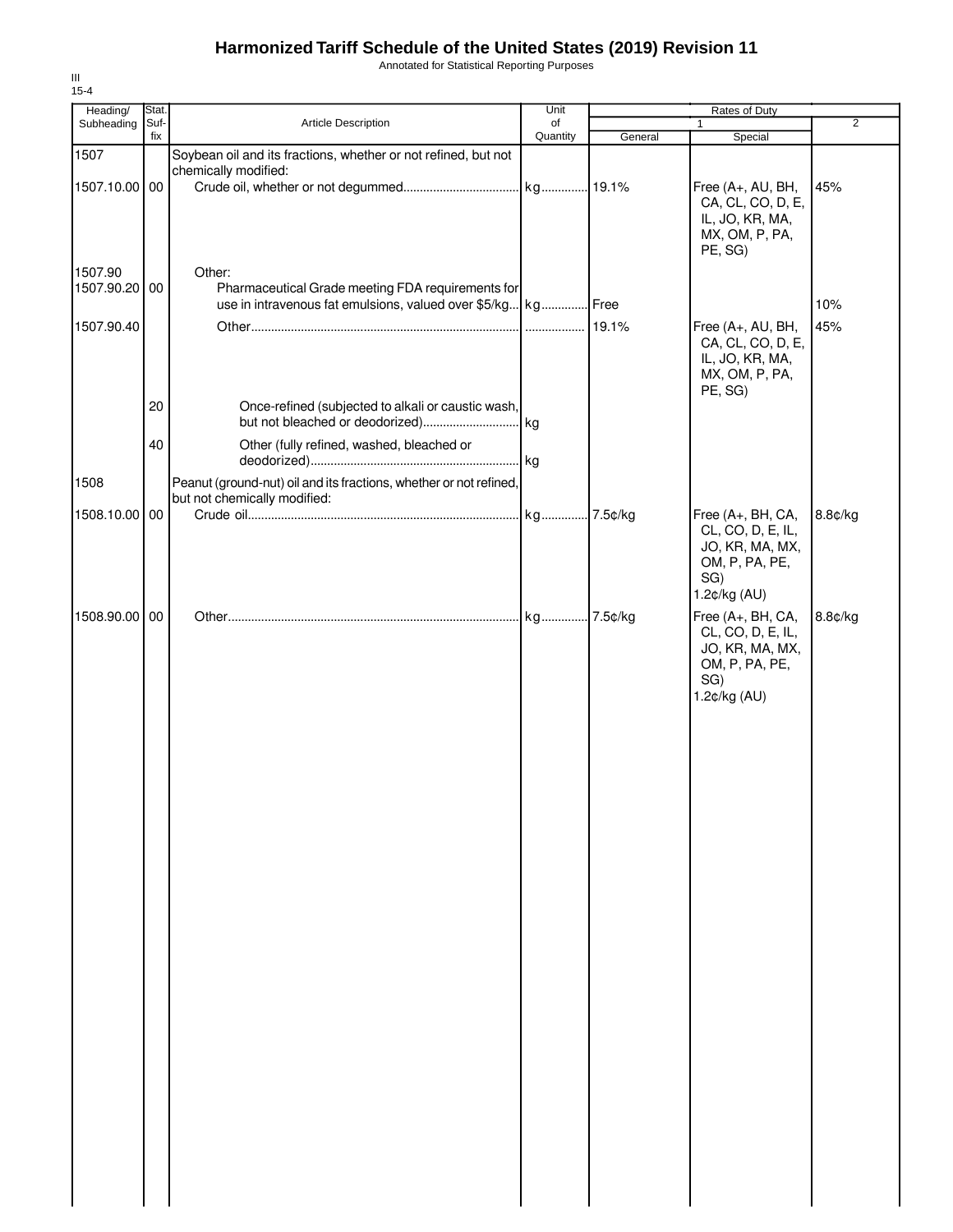Annotated for Statistical Reporting Purposes

| Heading/                 | Stat.       |                                                                | Unit           |              | Rates of Duty             |                |
|--------------------------|-------------|----------------------------------------------------------------|----------------|--------------|---------------------------|----------------|
| Subheading               | Suf-<br>fix | <b>Article Description</b>                                     | of<br>Quantity | General      | 1<br>Special              | $\overline{2}$ |
| 1509                     |             | Olive oil and its fractions, whether or not refined, but not   |                |              |                           |                |
|                          |             | chemically modified:                                           |                |              |                           |                |
| 1509.10<br>1509.10.20    |             | Virgin:<br>Weighing with the immediate container under 18 kg   | .              | 5¢/kg on     | Free (A, AU, BH,          | 17.6¢/kg on    |
|                          |             |                                                                |                | contents and | CA, CL, CO, D, E,         | contents and   |
|                          |             |                                                                |                | container    | IL, JO, KR, MA,           | container      |
|                          |             |                                                                |                |              | MX, OM, P, PA,<br>PE, SG) |                |
|                          |             | Certified organic:                                             |                |              |                           |                |
|                          | 30          |                                                                |                |              |                           |                |
|                          | 40          |                                                                |                |              |                           |                |
|                          |             | Other:                                                         |                |              |                           |                |
|                          | 50          |                                                                |                |              |                           |                |
| 1509.10.40               | 60          |                                                                |                | $3.4$ ¢/kg   | Free (A, AU, BH,          | 14.3¢/kg       |
|                          |             |                                                                |                |              | CA, CL, CO, D, E,         |                |
|                          |             |                                                                |                |              | IL, JO, KR, MA,           |                |
|                          |             |                                                                |                |              | MX, OM, P, PA,<br>PE, SG) |                |
|                          |             | Certified organic:                                             |                |              |                           |                |
|                          | 30          |                                                                |                |              |                           |                |
|                          | 40          |                                                                |                |              |                           |                |
|                          |             | Other:                                                         |                |              |                           |                |
|                          | 50          |                                                                |                |              |                           |                |
|                          | 60          |                                                                |                |              |                           |                |
| 1509.90<br>1509.90.20 00 |             | Other:<br>Weighing with the immediate container under 18 kg kg |                | 5¢/kg on     | Free (A, AU, BH,          | 17.6¢/kg on    |
|                          |             |                                                                |                | contents and | CA, CL, CO, D, E,         | contents and   |
|                          |             |                                                                |                | container    | IL, JO, KR, MA,           | container      |
|                          |             |                                                                |                |              | MX, OM, P, PA,<br>PE, SG) |                |
| 1509.90.40   00          |             |                                                                |                |              | Free (A, AU, BH,          | 14.3¢/kg       |
|                          |             |                                                                |                |              | CA, CL, CO, D, E,         |                |
|                          |             |                                                                |                |              | IL, JO, KR, MA,           |                |
|                          |             |                                                                |                |              | MX, OM, P, PA,<br>PE, SG) |                |
| 1510.00                  |             | Other oils and their fractions, obtained solely from olives,   |                |              |                           |                |
|                          |             | whether or not refined, but not chemically modified, including |                |              |                           |                |
|                          |             | blends of these oils and fractions with oils or fractions of   |                |              |                           |                |
| 1510.00.20 00            |             | heading 1509:                                                  |                |              |                           | Free           |
|                          |             |                                                                |                |              |                           |                |
| 1510.00.40 00            |             | Other:                                                         |                |              | Free (A, AU, BH,          | 17.6¢/kg on    |
|                          |             |                                                                |                | contents and | CA, CL, CO, D, E,         | contents and   |
|                          |             |                                                                |                | container    | IL, JO, KR, MA,           | container      |
|                          |             |                                                                |                |              | MX, OM, P, PA,<br>PE, SG) |                |
| 1510.00.60 00            |             |                                                                |                |              | Free (A, AU, BH,          | 14.3¢/kg       |
|                          |             |                                                                |                |              | CA, CL, CO, D, E,         |                |
|                          |             |                                                                |                |              | IL, JO, KR, MA,           |                |
|                          |             |                                                                |                |              | MX, OM, P, PA,<br>PE, SG) |                |
| 1511                     |             | Palm oil and its fractions, whether or not refined, but not    |                |              |                           |                |
|                          |             | chemically modified:                                           |                |              |                           |                |
| 1511.10.00 00            |             |                                                                |                |              |                           | Free           |
| 1511.90.00 00            |             |                                                                |                |              |                           | Free           |
|                          |             |                                                                |                |              |                           |                |
|                          |             |                                                                |                |              |                           |                |
|                          |             |                                                                |                |              |                           |                |
|                          |             |                                                                |                |              |                           |                |
|                          |             |                                                                |                |              |                           |                |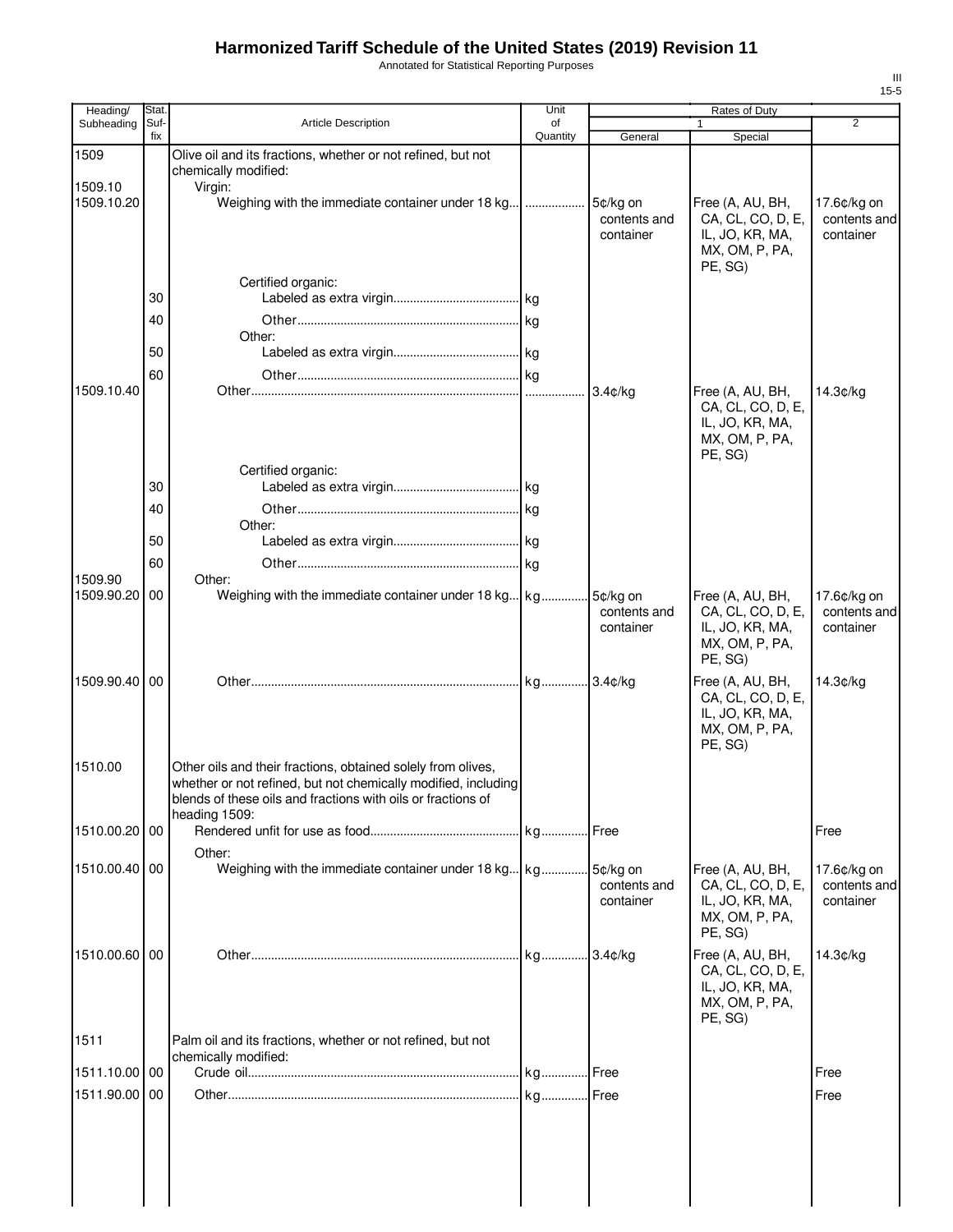Annotated for Statistical Reporting Purposes

| $15-6$        |             |                                                                                                                                                                       |                |                   |                                                                                        |                  |
|---------------|-------------|-----------------------------------------------------------------------------------------------------------------------------------------------------------------------|----------------|-------------------|----------------------------------------------------------------------------------------|------------------|
| Heading/      | Stat.       |                                                                                                                                                                       | Unit           |                   | Rates of Duty                                                                          |                  |
| Subheading    | Suf-<br>fix | Article Description                                                                                                                                                   | of<br>Quantity | General           | Special                                                                                | $\overline{2}$   |
| 1512          |             | Sunflower-seed, safflower or cottonseed oil, and fractions<br>thereof, whether or not refined, but not chemically modified:                                           |                |                   |                                                                                        |                  |
| 1512.11.00    |             | Sunflower-seed or safflower oil and fractions thereof:                                                                                                                |                |                   | Free (A+, AU, BH,<br>CA, CL, CO, D, E,<br>IL, JO, KR, MA,                              | $9.9¢/kg + 20%$  |
|               | 20<br>40    |                                                                                                                                                                       |                |                   | MX, OM, P, PA,<br>PE, SG)                                                              |                  |
| 1512.19.00    |             |                                                                                                                                                                       |                | $1.7$ ¢/kg + 3.4% | Free (A+, AU, BH,<br>CA, CL, CO, D, E,<br>IL, JO, KR, MA,<br>MX, OM, P, PA,<br>PE, SG) | $9.9$ ¢/kg + 20% |
|               | 20          |                                                                                                                                                                       |                |                   |                                                                                        |                  |
|               | 40          |                                                                                                                                                                       |                |                   |                                                                                        |                  |
|               |             | Cottonseed oil and its fractions:                                                                                                                                     |                |                   |                                                                                        |                  |
| 1512.21.00 00 |             | Crude oil, whether or not gossypol has been                                                                                                                           |                | 5.6¢/ka           | Free (A+, AU, BH,                                                                      | $6.6$ ¢/kg       |
|               |             |                                                                                                                                                                       |                |                   | CA, CL, CO, D, E,<br>IL, JO, KR, MA,<br>MX, OM, P, PA,<br>PE, SG)                      |                  |
| 1512.29.00    |             |                                                                                                                                                                       |                | 5.6¢/kg           | Free (A+, AU, BH,<br>CA, CL, CO, D, E,<br>IL, JO, KR, MA,<br>MX, OM, P, PA,<br>PE, SG) | 6.6¢/kg          |
|               | 20          | Once-refined (subjected to alkalai or caustic wash,                                                                                                                   |                |                   |                                                                                        |                  |
|               | 40          | Other (fully refined, washed, bleached or                                                                                                                             |                |                   |                                                                                        |                  |
| 1513          |             | Coconut (copra), palm kernel or babassu oil, and fractions<br>thereof, whether or not refined, but not chemically modified:<br>Coconut (copra) oil and its fractions: |                |                   |                                                                                        |                  |
| 1513.11.00 00 |             |                                                                                                                                                                       |                |                   |                                                                                        | 4.4¢/kg          |
| 1513.19.00 00 |             |                                                                                                                                                                       | kg.            | Free              |                                                                                        | 4.4¢/kg          |
|               |             | Palm kernel or babassu oil and fractions thereof:                                                                                                                     |                |                   |                                                                                        |                  |
| 1513.21.00 00 |             |                                                                                                                                                                       |                |                   |                                                                                        | 2.2¢/kg          |
| 1513.29.00 00 |             |                                                                                                                                                                       |                | Free              |                                                                                        | 2.2¢/kg          |
|               |             |                                                                                                                                                                       |                |                   |                                                                                        |                  |

III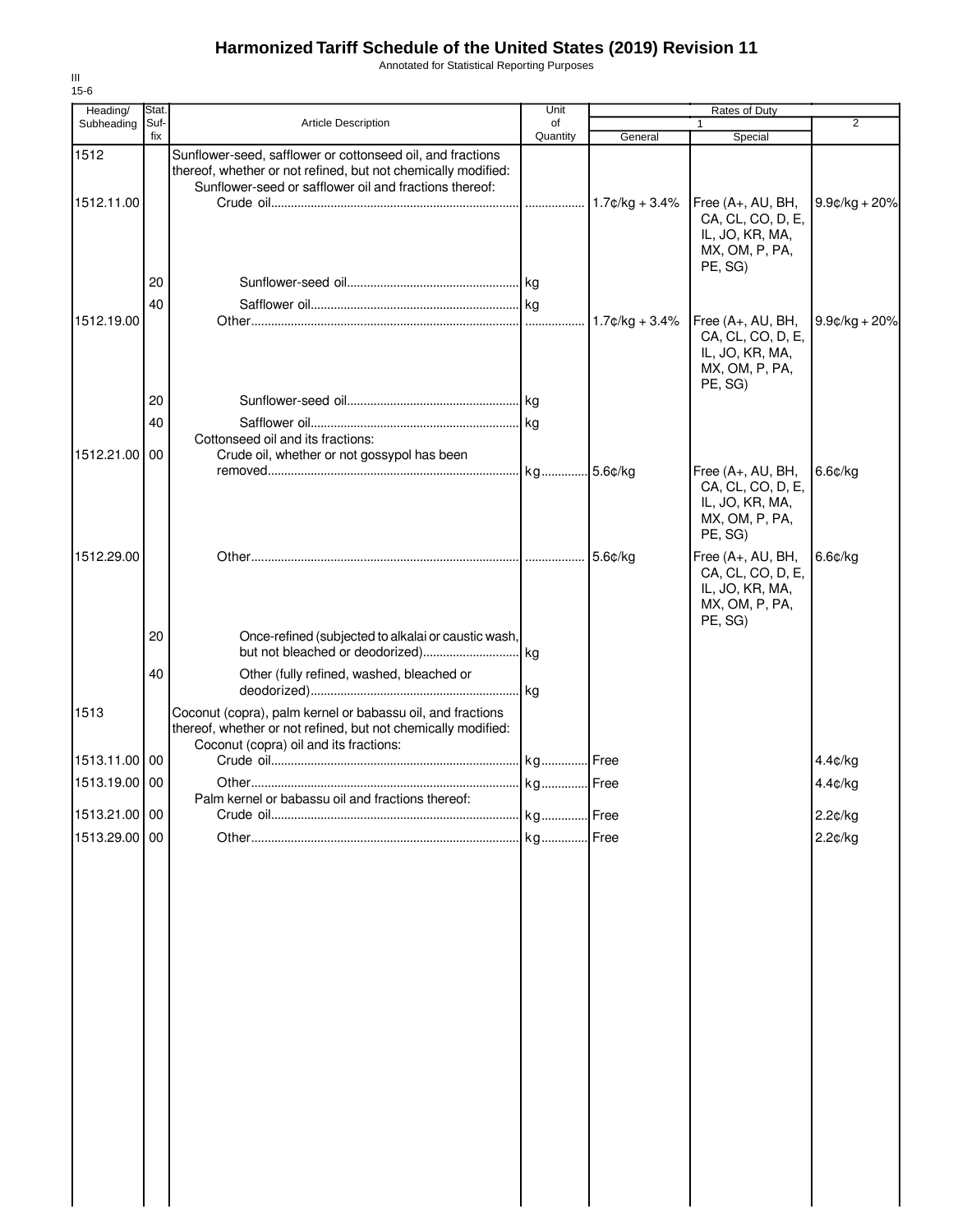Annotated for Statistical Reporting Purposes

| Heading/                 | Stat.       |                                                                                                                                                                        | Unit           |         | Rates of Duty                                                                          |                |
|--------------------------|-------------|------------------------------------------------------------------------------------------------------------------------------------------------------------------------|----------------|---------|----------------------------------------------------------------------------------------|----------------|
| Subheading               | Suf-<br>fix | Article Description                                                                                                                                                    | of<br>Quantity | General | Special                                                                                | $\overline{2}$ |
| 1514                     |             | Rapeseed, colza or mustard oil, and fractions thereof, whether<br>or not refined, but not chemically modified:<br>Low erucic acid rape or colza oil and its fractions: |                |         |                                                                                        |                |
| 1514.11.00 00            |             |                                                                                                                                                                        |                |         | Free (A+, AU, BH,<br>CA, CL, CO, D, E,<br>IL, JO, KR, MA,<br>MX, OM, P, PA,<br>PE, SG) | 22.5%          |
| 1514.19.00 00            |             |                                                                                                                                                                        |                |         | Free (A+, AU, BH,<br>CA, CL, CO, D, E,<br>IL, JO, KR, MA,<br>MX, OM, P, PA,<br>PE, SG) | 22.5%          |
| 1514.91<br>1514.91.10 00 |             | Other:<br>Crude oil:<br>Imported to be used in the manufacture of rubber                                                                                               |                |         |                                                                                        |                |
|                          |             |                                                                                                                                                                        |                |         |                                                                                        | 1.8¢/kg        |
| 1514.91.90               |             |                                                                                                                                                                        |                | 6.4%    | Free (A+, AU, BH,<br>CA, CL, CO, D, E,<br>IL, JO, KR, MA,<br>MX, OM, P, PA,<br>PE, SG) | 22.5%          |
|                          | 10          |                                                                                                                                                                        |                |         |                                                                                        |                |
|                          | 20          |                                                                                                                                                                        |                |         |                                                                                        |                |
| 1514.99<br>1514.99.10 00 |             | Other:<br>Imported to be used in the manufacture of rubber                                                                                                             |                |         |                                                                                        |                |
|                          |             | Other:                                                                                                                                                                 |                |         |                                                                                        | 1.8¢/kg        |
| 1514.99.50               |             |                                                                                                                                                                        |                |         | Free (A+, AU, BH,<br>CA, CL, CO, D, E,<br>IL, JO, KR, MA,<br>MX, OM, P, PA,<br>PE, SG) | 9.92¢/kg       |
|                          | 10          | Rape or colza oil and its fractions kg                                                                                                                                 |                |         |                                                                                        |                |
| 1514.99.90               | 20          | Mustard seed oil and its fractions kg                                                                                                                                  |                |         | Free (A+, AU, BH,<br>CA, CL, CO, D, E,<br>IL, JO, KR, MA,<br>MX, OM, P, PA,<br>PE, SG) | 22.5%          |
|                          | 10          | Rape or colza oil and its fractions kg                                                                                                                                 |                |         |                                                                                        |                |
|                          | 20          | Mustard seed oil and its fractions kg                                                                                                                                  |                |         |                                                                                        |                |
|                          |             |                                                                                                                                                                        |                |         |                                                                                        |                |
|                          |             |                                                                                                                                                                        |                |         |                                                                                        |                |
|                          |             |                                                                                                                                                                        |                |         |                                                                                        |                |
|                          |             |                                                                                                                                                                        |                |         |                                                                                        |                |
|                          |             |                                                                                                                                                                        |                |         |                                                                                        |                |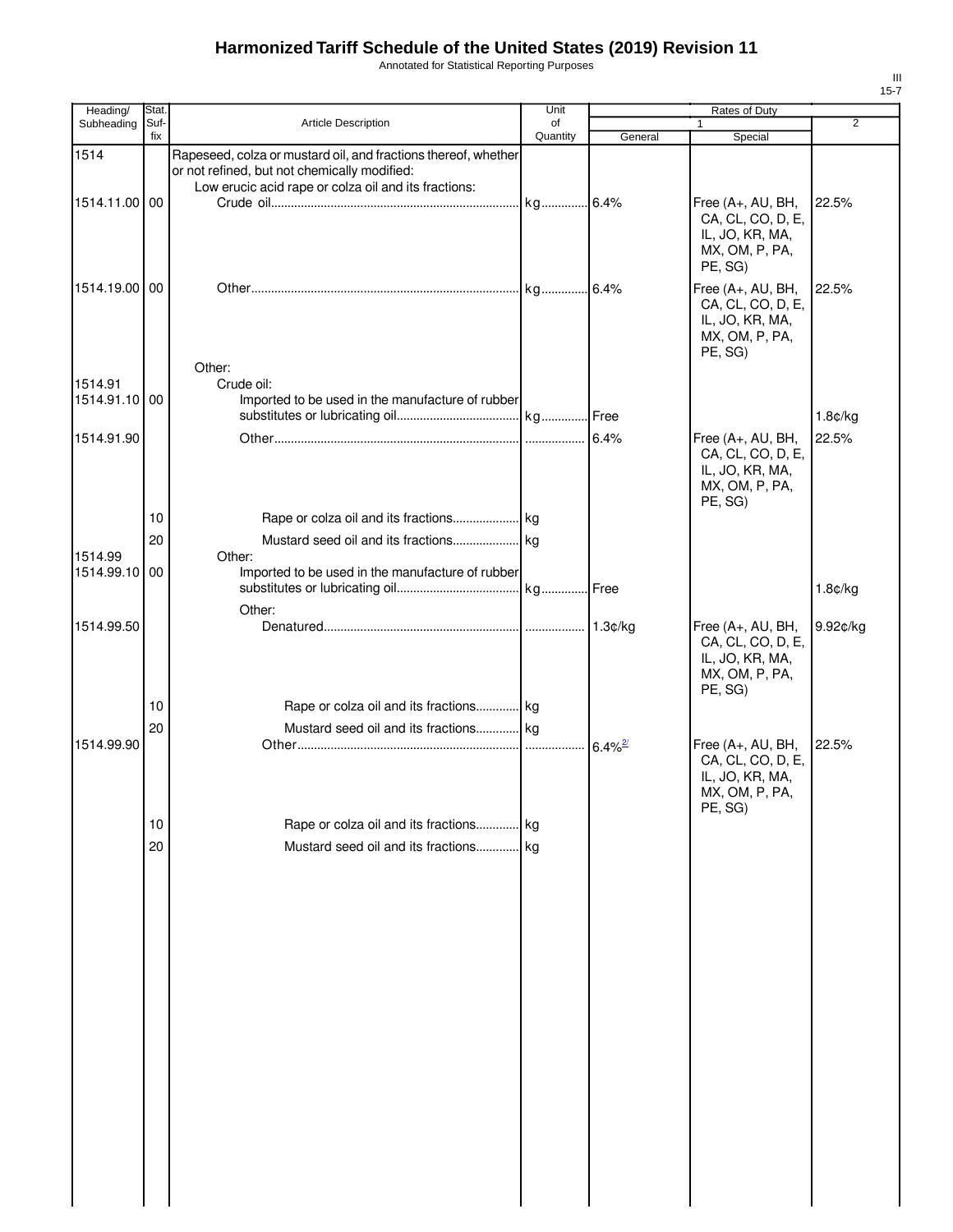Annotated for Statistical Reporting Purposes

| Heading/<br>Subheading   | Stat.<br>Suf- | Article Description                                                                                                                                                          | Unit<br>of |         | Rates of Duty                                                                          | $\overline{2}$ |
|--------------------------|---------------|------------------------------------------------------------------------------------------------------------------------------------------------------------------------------|------------|---------|----------------------------------------------------------------------------------------|----------------|
|                          | fix           |                                                                                                                                                                              | Quantity   | General | Special                                                                                |                |
| 1515                     |               | Other fixed vegetable fats and oils (including jojoba oil) and<br>their fractions, whether or not refined, but not chemically<br>modified:<br>Linseed oil and its fractions: |            |         |                                                                                        |                |
| 1515.11.00 00            |               |                                                                                                                                                                              |            |         | Free (A+, AU, BH,<br>CA, CL, CO, D, E,<br>IL, JO, KR, MA,<br>MX, OM, P, PA,<br>PE, SG) | $9.9$ c/kg     |
| 1515.19.00 00            |               |                                                                                                                                                                              |            |         | Free (A+, AU, BH,<br>CA, CL, CO, D, E,<br>IL, JO, KR, MA,<br>MX, OM, P, PA,<br>PE, SG) | $9.9$ ¢/kg     |
| 1515.21.00 00            |               | Corn (maize) oil and its fractions:                                                                                                                                          |            |         | Free (A+, AU, BH,<br>CA, CL, CO, D, E,<br>IL, JO, KR, MA,<br>MX, OM, P, PA,<br>PE, SG) | 20%            |
| 1515.29.00               | 20            | Once-refined (subjected to alkalai or caustic wash,                                                                                                                          |            |         | Free (A+, AU, BH,<br>CA, CL, CO, D, E,<br>IL, JO, KR, MA,<br>MX, OM, P, PA,<br>PE, SG) | 20%            |
|                          |               |                                                                                                                                                                              |            |         |                                                                                        |                |
|                          | 40            | Other (fully refined, washed, bleached or                                                                                                                                    |            |         |                                                                                        |                |
| 1515.30.00               | 00            |                                                                                                                                                                              |            |         |                                                                                        | 6.6¢/kg        |
| 1515.50.00 00            |               |                                                                                                                                                                              |            |         | Free (A, AU, BH,<br>CA, CL, CO, D, E,<br>IL, JO, KR, MA,<br>MX, OM, P, PA,<br>PE, SG)  | $6.6$ ¢/kg     |
| 1515.90<br>1515.90.21 00 |               | Other:                                                                                                                                                                       |            |         |                                                                                        | Free           |
| 1515.90.60 00            |               |                                                                                                                                                                              | kg 2.3%    |         | Free (A, AU, BH,<br>CA, CL, CO, D, E,<br>IL, JO, KR, MA,<br>MX, OM, P, PA,<br>PE, SG)  | 20%            |
| 1515.90.80               |               |                                                                                                                                                                              |            | 3.2%    | Free (A, AU, BH,<br>CA, CL, CO, D, E,<br>IL, JO, KR, MA,<br>MX, OM, P, PA,<br>PE, SG)  | 20%            |
|                          | 10            |                                                                                                                                                                              | kg         |         |                                                                                        |                |
|                          | 90            |                                                                                                                                                                              |            |         |                                                                                        |                |
|                          |               |                                                                                                                                                                              |            |         |                                                                                        |                |
|                          |               |                                                                                                                                                                              |            |         |                                                                                        |                |
|                          |               |                                                                                                                                                                              |            |         |                                                                                        |                |

III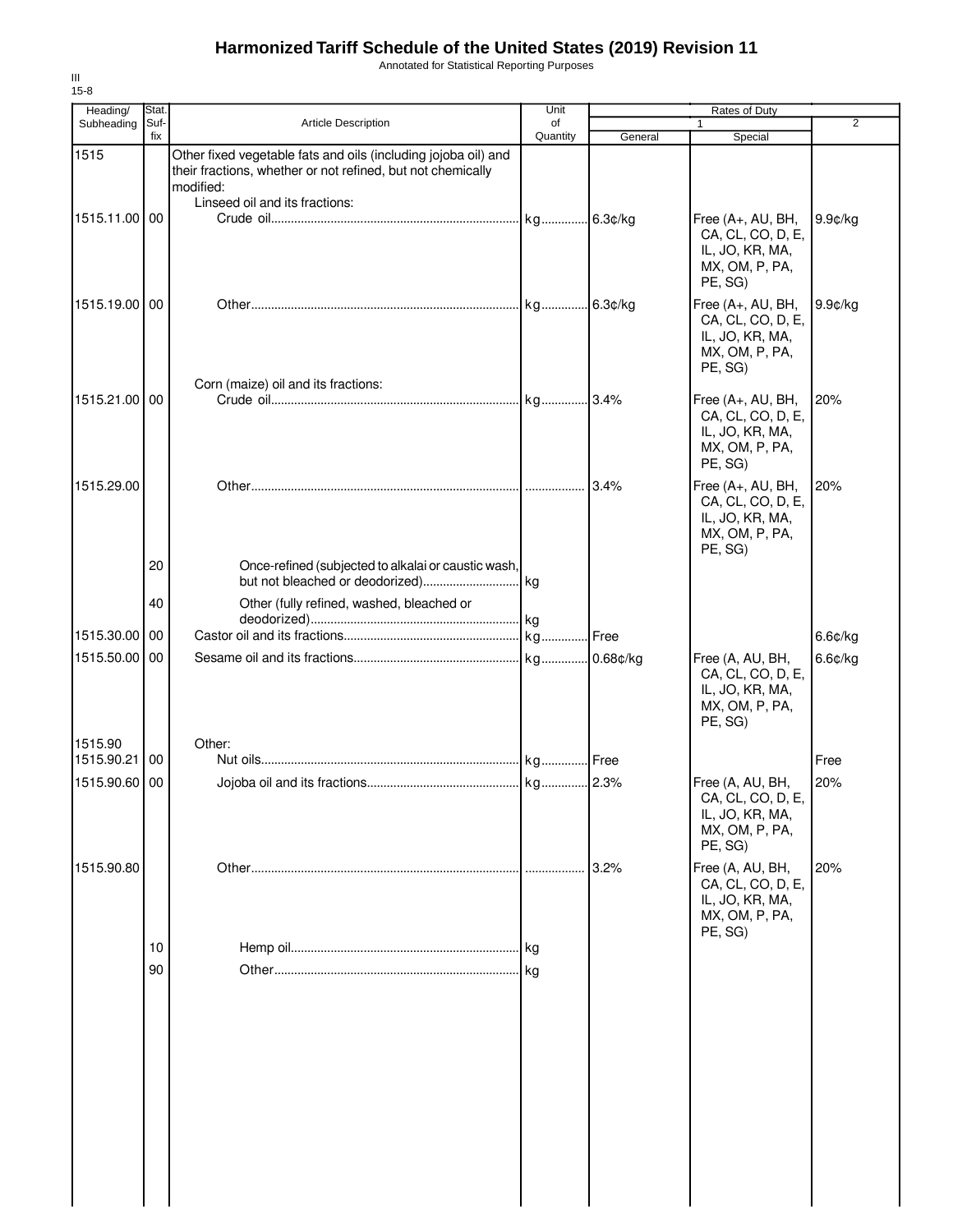Annotated for Statistical Reporting Purposes

| Heading/                 | Stat.       |                                                                                                                                                                                                                       | Unit           |         | Rates of Duty                                                                          |                |
|--------------------------|-------------|-----------------------------------------------------------------------------------------------------------------------------------------------------------------------------------------------------------------------|----------------|---------|----------------------------------------------------------------------------------------|----------------|
| Subheading               | Suf-<br>fix | <b>Article Description</b>                                                                                                                                                                                            | of<br>Quantity | General | $\mathbf{1}$<br>Special                                                                | $\overline{2}$ |
| 1516                     |             | Animal or vegetable fats and oils and their fractions, partly or<br>wholly hydrogenated, inter-esterified, re-esterified or<br>elaidinized, whether or not refined, but not further prepared:                         |                |         |                                                                                        |                |
| 1516.10.00 00            |             |                                                                                                                                                                                                                       |                |         | Free (A, AU, BH,<br>CA, CL, CO, D, E,<br>IL, JO, KR, MA,<br>MX, OM, P, PA,<br>PE, SG)  | 11¢/kg         |
| 1516.20<br>1516.20.10 00 |             | Vegetable fats and oils and their fractions:                                                                                                                                                                          |                |         | Free (A+, AU, BH,<br>CA, CL, CO, D, E,<br>IL, JO, KR, MA,<br>MX, OM, P, PA,<br>PE, SG) | 12.5%          |
| 1516.20.90 00            |             |                                                                                                                                                                                                                       |                |         | Free (A+, AU, BH,<br>CA, CL, CO, D, E,<br>IL, JO, KR, MA,<br>MX, OM, P, PA,<br>PE, SG) | 11¢/kg         |
| 1517                     |             | Margarine; edible mixtures or preparations of animal or<br>vegetable fats or oils or of fractions of different fats or oils of<br>this chapter, other than edible fats or oils or their fractions of<br>heading 1516: |                |         |                                                                                        |                |
| 1517.10.00 00            |             |                                                                                                                                                                                                                       |                |         | Free (A+, AU, BH,<br>CA, CL, CO, D, E,<br>IL, JO, KR, MA,<br>MX, OM, P, PA,<br>PE, SG) | 31¢/kg         |
| 1517.90                  |             | Other:<br>Artificial mixtures of two or more of the products<br>provided for in headings 1501 to 1515, inclusive:                                                                                                     |                |         |                                                                                        |                |
| 1517.90.10               |             | Containing 5 percent or more by weight of soybean                                                                                                                                                                     |                | 18%     | Free (A, AU, BH,<br>CA, CL, CO, D, E,<br>IL, JO, KR, MA,<br>MX, OM, P, PA,<br>PE, SG)  | 45%            |
|                          | 20          | Baking or frying fats:                                                                                                                                                                                                |                |         |                                                                                        |                |
|                          | 40          |                                                                                                                                                                                                                       |                |         |                                                                                        |                |
|                          | 60          |                                                                                                                                                                                                                       |                |         |                                                                                        |                |
| 1517.90.20               | 80          |                                                                                                                                                                                                                       |                | 8%      | Free (A, AU, BH,<br>CA, CL, CO, D, E,<br>IL, JO, KR, MA,<br>MX, OM, P, PA,             | 25%            |
|                          | 20          |                                                                                                                                                                                                                       |                |         | PE, SG)                                                                                |                |
|                          | 40          | Baking or frying fats:                                                                                                                                                                                                |                |         |                                                                                        |                |
|                          | 60          |                                                                                                                                                                                                                       |                |         |                                                                                        |                |
|                          | 80          |                                                                                                                                                                                                                       | l kg           |         |                                                                                        |                |
|                          |             |                                                                                                                                                                                                                       |                |         |                                                                                        |                |
|                          |             |                                                                                                                                                                                                                       |                |         |                                                                                        |                |
|                          |             |                                                                                                                                                                                                                       |                |         |                                                                                        |                |
|                          |             |                                                                                                                                                                                                                       |                |         |                                                                                        |                |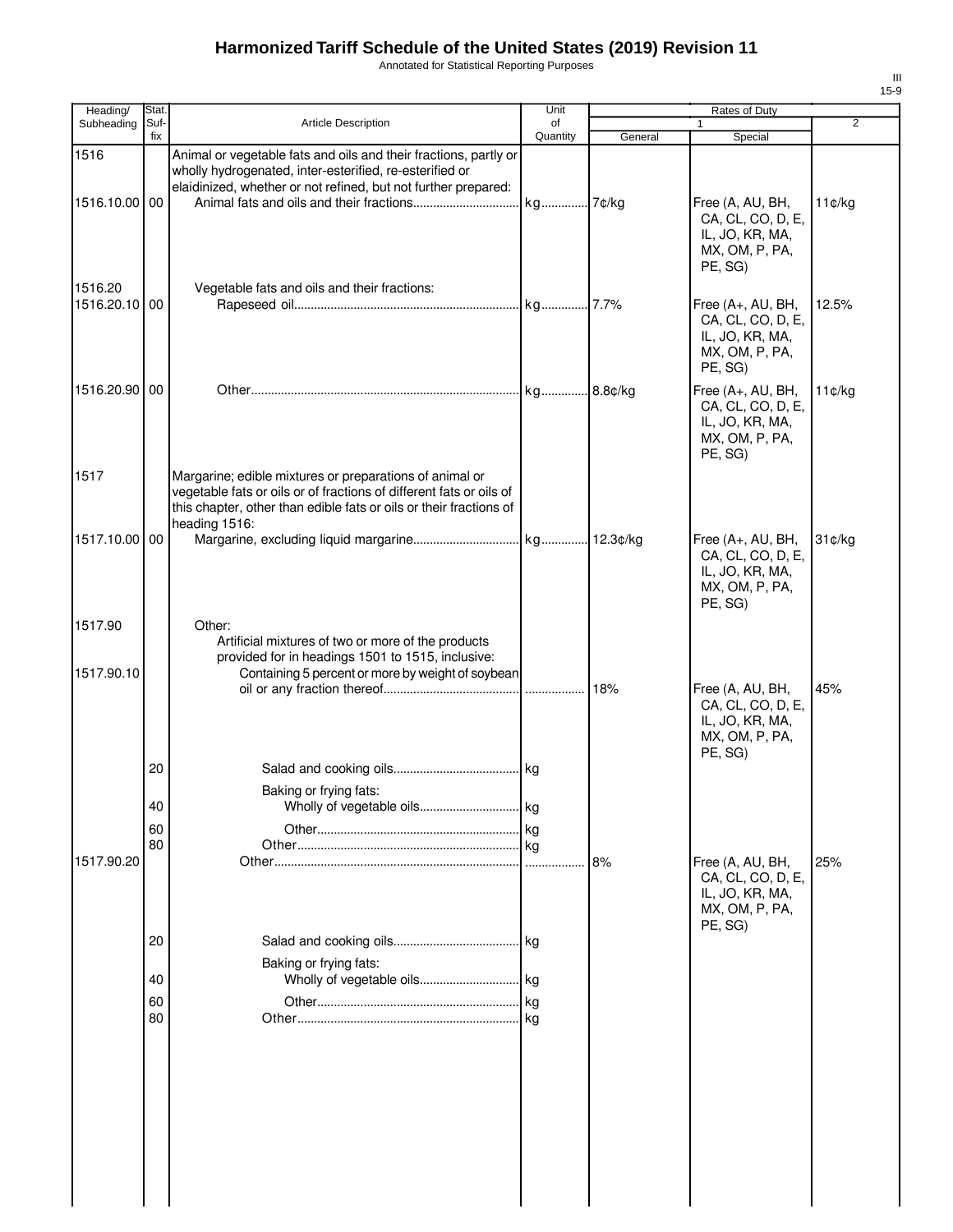Annotated for Statistical Reporting Purposes

| Heading/                         | Stat.                |                                                                                                                                                                                                                                               | Unit                   |          | <b>Rates of Duty</b>                                                                                                                                                                                                                                                                  |                |
|----------------------------------|----------------------|-----------------------------------------------------------------------------------------------------------------------------------------------------------------------------------------------------------------------------------------------|------------------------|----------|---------------------------------------------------------------------------------------------------------------------------------------------------------------------------------------------------------------------------------------------------------------------------------------|----------------|
| Subheading                       | Suf-<br>fix          | Article Description                                                                                                                                                                                                                           | of<br>Quantity         | General  | $\mathbf{1}$<br>Special                                                                                                                                                                                                                                                               | $\overline{2}$ |
| 1517 (con.)<br>1517.90<br>(con.) |                      | Margarine; edible mixtures or preparations of animal or<br>vegetable fats or oils or of fractions of different fats or oils of<br>this chapter, other than edible fats or oils or their fractions of<br>heading 1516: (con.)<br>Other: (con.) |                        |          |                                                                                                                                                                                                                                                                                       |                |
|                                  |                      | Other:<br>Dairy products described in additional U.S. note<br>1 to chapter 4:                                                                                                                                                                 |                        |          |                                                                                                                                                                                                                                                                                       |                |
| 1517.90.45                       | 00                   | Described in general note 15 of the tariff<br>schedule and entered pursuant to its                                                                                                                                                            | kg                     | 11¢/kg   | Free (A+, AU, BH,<br>CA, CL, CO, D, E,<br>IL, JO, MA, MX,<br>OM, P, PA, PE,<br>SG)                                                                                                                                                                                                    | 11¢/kg         |
| 1517.90.50 00                    |                      | Described in additional U.S. note 10 to chapter                                                                                                                                                                                               |                        |          | 2.2¢/kg (KR)                                                                                                                                                                                                                                                                          |                |
|                                  |                      | 4 and entered pursuant to its provisions                                                                                                                                                                                                      | kg<br>kg cmsc          | 11¢/kg   | Free (A+, AU, BH,<br>CA, CL, CO, D, E,<br>IL, JO, KR, MA,<br>OM, P, PA, PE,<br>SG)                                                                                                                                                                                                    | 11¢/kg         |
| 1517.90.60 00                    |                      |                                                                                                                                                                                                                                               | kg<br>kg cmsc          | 34.2¢/kg | Free (BH, CL, JO,<br>MX, OM, SG)<br>15.9¢/kg (PA)<br>20.5¢/kg (P)<br>See 9912.04.30,<br>9912.04.40 (MA)<br>See 9913.04.25<br>(AU)<br>See 9915.04.30,<br>9915.04.40,<br>9915.04.64 (P+)<br>See 9917.04.20,<br>9917.04.28 (PE)<br>See 9918.04.60,<br>9918.04.68 (CO)<br>See 9920.04.10, | 40.2¢/kg       |
| 1517.90.90                       | 15<br>25<br>85<br>90 | Partially hydrogenated salad and cooking<br>Soybean oil, wholly hydrogenated<br>Cottonseed oil, wholly hydrogenated                                                                                                                           | . kg<br>kg<br>kg<br>kg | 8.8¢/kg  | 9920.04.18 (KR)<br>Free (A+, AU, BH,<br>CA, CL, CO, D, E,<br>IL, JO, KR, MA,<br>MX, OM, P, PA,<br>PE, SG)                                                                                                                                                                             | 11¢/kg         |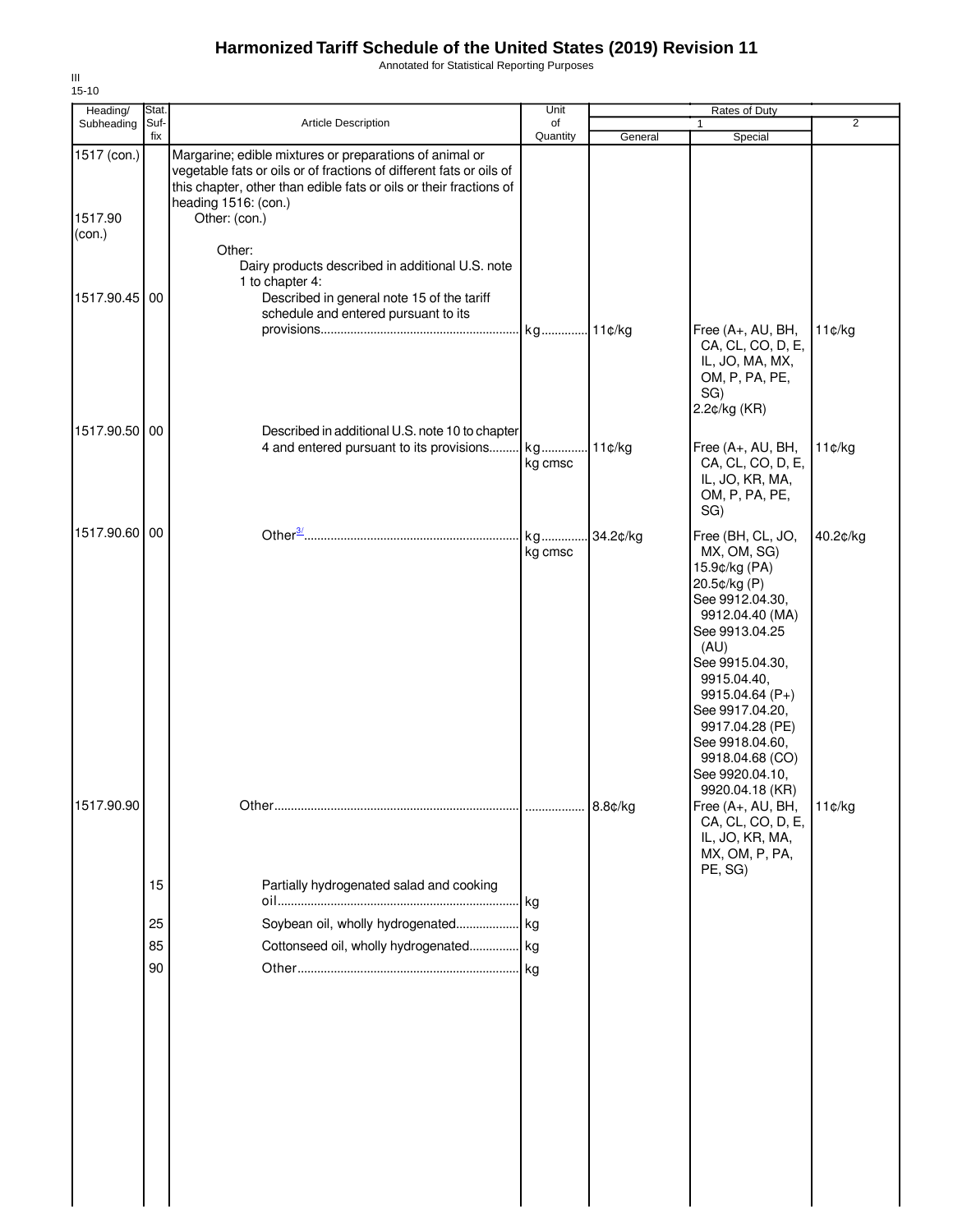Annotated for Statistical Reporting Purposes

| Heading/              | Stat.       |                                                                                                                                                                                                                                                                                                                                                                                                                  | Unit           |         | Rates of Duty                                                                          |                |
|-----------------------|-------------|------------------------------------------------------------------------------------------------------------------------------------------------------------------------------------------------------------------------------------------------------------------------------------------------------------------------------------------------------------------------------------------------------------------|----------------|---------|----------------------------------------------------------------------------------------|----------------|
| Subheading            | Suf-<br>fix | Article Description                                                                                                                                                                                                                                                                                                                                                                                              | of<br>Quantity | General | 1<br>Special                                                                           | $\overline{2}$ |
| 1518.00               |             | Animal or vegetable fats and oils and their fractions, boiled,<br>oxidized, dehydrated, sulfurized, blown, polymerized by heat<br>in vacuum or in inert gas or otherwise chemically modified,<br>excluding those of heading 1516; inedible mixtures or<br>preparations of animal or vegetable fats or oils or of fractions<br>of different fats or oils of this chapter, not elsewhere specified<br>or included: |                |         |                                                                                        |                |
| 1518.00.20 00         |             |                                                                                                                                                                                                                                                                                                                                                                                                                  |                |         | Free (A+, AU, BH,<br>CA, CL, CO, D, E,<br>IL, JO, KR, MA,<br>MX, OM, P, PA,<br>PE, SG) | $9.9$ ¢/kg     |
| 1518.00.40 00         |             |                                                                                                                                                                                                                                                                                                                                                                                                                  |                |         | Free (A, AU, BH,<br>CA, CL, CO, D, E,<br>IL, JO, KR, MA,<br>MX, OM, P, PA,<br>PE, SG)  | 25%            |
| 1521                  |             | Vegetable waxes (other than triglycerides), beeswax, other                                                                                                                                                                                                                                                                                                                                                       |                |         |                                                                                        | $2.2$ ¢/kg     |
| 1521.10.00            |             | insect waxes and spermaceti, whether or not refined or colored:                                                                                                                                                                                                                                                                                                                                                  |                | Free    |                                                                                        | Free           |
|                       | 20          |                                                                                                                                                                                                                                                                                                                                                                                                                  |                |         |                                                                                        |                |
|                       | 40          |                                                                                                                                                                                                                                                                                                                                                                                                                  |                |         |                                                                                        |                |
|                       | 60          |                                                                                                                                                                                                                                                                                                                                                                                                                  |                |         |                                                                                        |                |
| 1521.90<br>1521.90.20 | 00          | Other:                                                                                                                                                                                                                                                                                                                                                                                                           |                | .4.8%   |                                                                                        | 30%            |
|                       |             |                                                                                                                                                                                                                                                                                                                                                                                                                  |                |         | Free (A, AU, BH,<br>CA, CL, CO, D, E,<br>IL, JO, KR, MA,<br>MX, OM, P, PA,<br>PE, SG)  |                |
| 1521.90.40 00         |             |                                                                                                                                                                                                                                                                                                                                                                                                                  |                |         |                                                                                        | Free           |
| 1522.00.00            |             | 00 Degras; residues resulting from the treatment of fatty                                                                                                                                                                                                                                                                                                                                                        |                |         |                                                                                        |                |
|                       |             |                                                                                                                                                                                                                                                                                                                                                                                                                  |                |         | Free (A+, AU, BH,<br>CA, CL, CO, D, E,<br>IL, JO, KR, MA,<br>MX, OM, P, PA,<br>PE, SG) | 30%            |